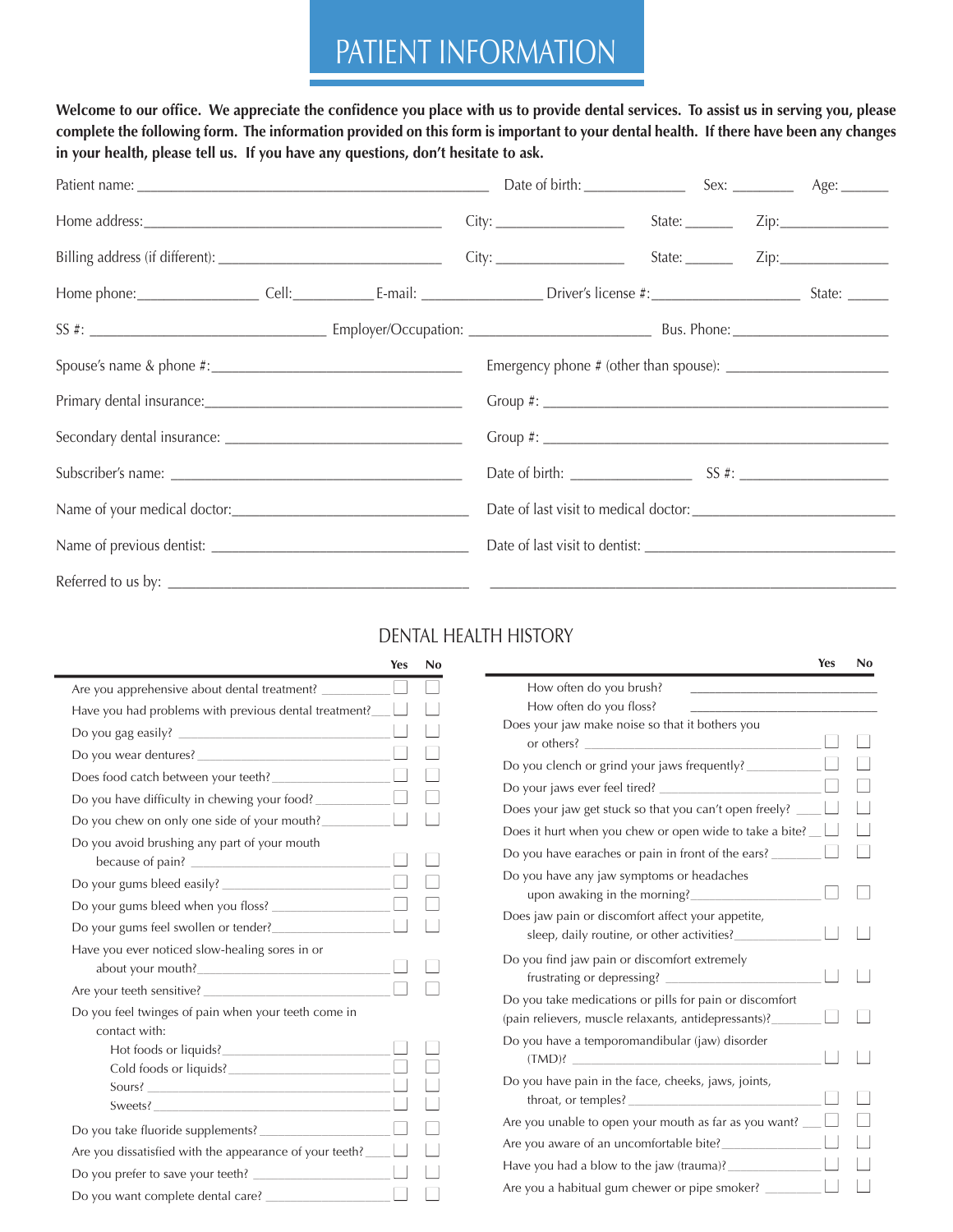### - MEDICAL HEALIH HISTORY: Do you have, or have you had, any of the following?

|                                                                                                                                                                                                                                                               | Yes |
|---------------------------------------------------------------------------------------------------------------------------------------------------------------------------------------------------------------------------------------------------------------|-----|
| Heart Problems                                                                                                                                                                                                                                                |     |
| Chest pain $\equiv$                                                                                                                                                                                                                                           |     |
| Shortness of breath <b>contains the set of the set of the set of the set of the set of the set of the set of the s</b>                                                                                                                                        |     |
| Blood pressure problem                                                                                                                                                                                                                                        |     |
|                                                                                                                                                                                                                                                               |     |
| Heart valve problem _______________                                                                                                                                                                                                                           |     |
|                                                                                                                                                                                                                                                               |     |
| Rheumatic fever                                                                                                                                                                                                                                               |     |
| Pacemaker                                                                                                                                                                                                                                                     |     |
| Artificial heart valve                                                                                                                                                                                                                                        |     |
| <b>Blood Problems</b><br><u> 1999 - John Harry Harry Harry Harry Harry Harry Harry Harry Harry Harry Harry Harry Harry Harry Harry Harry Harry Harry Harry Harry Harry Harry Harry Harry Harry Harry Harry Harry Harry Harry Harry Harry Harry Harry Harr</u> |     |
| Easy bruising<br>the control of the control of the                                                                                                                                                                                                            |     |
| Frequent nosebleeds _________________                                                                                                                                                                                                                         |     |
| Abnormal bleeding __________________                                                                                                                                                                                                                          |     |
| Blood disease (anemia)                                                                                                                                                                                                                                        |     |
| Ever require a blood transfusion?                                                                                                                                                                                                                             |     |
|                                                                                                                                                                                                                                                               |     |
|                                                                                                                                                                                                                                                               |     |
|                                                                                                                                                                                                                                                               |     |
| Skin rashes                                                                                                                                                                                                                                                   |     |
| Taking allergy medication __________                                                                                                                                                                                                                          |     |
| Asthma                                                                                                                                                                                                                                                        |     |
| Intestinal Problems <b>Fig. 1.1 Problems</b>                                                                                                                                                                                                                  |     |
| Ulcers                                                                                                                                                                                                                                                        |     |
|                                                                                                                                                                                                                                                               |     |
|                                                                                                                                                                                                                                                               |     |
| Constipation/Diarrhea                                                                                                                                                                                                                                         |     |
| Kidney or bladder problems _________                                                                                                                                                                                                                          |     |
|                                                                                                                                                                                                                                                               |     |
| Arthritis                                                                                                                                                                                                                                                     |     |
| Back or neck pain                                                                                                                                                                                                                                             |     |
| Joint replacement                                                                                                                                                                                                                                             |     |
| (e.g., total hip, pins, or implants)                                                                                                                                                                                                                          |     |
| Fainting Spells, Seizures, or Epilepsy                                                                                                                                                                                                                        |     |
| Stroke(s)                                                                                                                                                                                                                                                     |     |
| Frequent or severe headaches                                                                                                                                                                                                                                  |     |
|                                                                                                                                                                                                                                                               |     |
| Persistent cough or swollen glands ________                                                                                                                                                                                                                   |     |
| Premedications required by physician ____                                                                                                                                                                                                                     |     |
| Cancer/Tumor                                                                                                                                                                                                                                                  |     |
|                                                                                                                                                                                                                                                               |     |

#### Are you allergic, or have you reacted adversely,

| to any of the following?                                                                                                                                | Yes | No | other hormones?                                                         |  |
|---------------------------------------------------------------------------------------------------------------------------------------------------------|-----|----|-------------------------------------------------------------------------|--|
| Local anesthetics ("Novocaine")<br><b>Penicillin or other antibiotics</b><br>Sulfa drugs                                                                |     |    | Are you pregnant?<br>If so, expected delivery date:<br>Are you nursing? |  |
| Barbiturates, sedatives, or sleeping pills<br>Aspirin, Acetaminophen, or Ibuprofen<br>Codeine, Demerol, or other narcotics<br><b>Reaction to metals</b> |     |    | Have you reached menopause?<br>If so, do you have any symptoms?         |  |
| Latex or rubber dam<br>Notes:                                                                                                                           |     |    | Notes:                                                                  |  |
|                                                                                                                                                         |     |    |                                                                         |  |

|                                                                                                                                        | Yes | No |
|----------------------------------------------------------------------------------------------------------------------------------------|-----|----|
| Diabetes<br>Urinate more than 6 times a day $\Box$<br>Thirsty or mouth is dry much of the time $\Box$<br>Family history of diabetes    |     |    |
| Tuberculosis or other respiratory disease $\rule{1em}{0.15mm}$ $\Box$                                                                  |     |    |
| Do you drink alcohol? $\Box$<br>If so, how much?                                                                                       |     |    |
| Do you smoke? $\qquad \qquad \qquad$<br>If so, how much?<br>the control of the control of the control of the                           |     |    |
| Hepatitis, jaundice, or liver trouble $\_\_$                                                                                           |     |    |
| Herpes or other STD $\qquad \qquad \Box$                                                                                               |     |    |
|                                                                                                                                        |     |    |
| Glaucoma <u>entrante de la contrada de la contrada de la c</u>                                                                         |     |    |
| Do you wear contact lenses? $\Box$                                                                                                     |     |    |
| History of head injury? $\qquad \qquad \qquad \Box$                                                                                    |     |    |
| Epilepsy or other neurological disease? $\Box$                                                                                         |     |    |
| History of alcohol or drug abuse? $\Box$                                                                                               |     |    |
| Do you have any disease, condition, or problem not listed<br>previously that you feel we should know about?<br>If so, please describe: |     |    |

### During the past 12 months, have you taken

| any of the following?                | Yes | N٥ |
|--------------------------------------|-----|----|
| Antibiotics or sulfa drugs           |     |    |
| Anticoagulants (e.g., Coumadin)      |     |    |
| High blood pressure medicine         |     |    |
| <b>Tranquilizers</b>                 |     |    |
| Insulin, Orinase, or similar drug    |     |    |
| Aspirin                              |     |    |
| Digitalis or drugs for heart trouble |     |    |
| Nitroglycerin                        |     |    |
| Cortisone (steroids)                 |     |    |
| <b>Natural remedies</b>              |     |    |
| Nonprescription drug/supplements     |     |    |
| Other                                |     |    |

| Women                                               | Yes | N۵ |
|-----------------------------------------------------|-----|----|
| Are you taking contraceptives or<br>other hormones? |     |    |
| Are you pregnant?<br>If so, expected delivery date: |     |    |
| Are you nursing?                                    |     |    |
| Have you reached menopause?                         |     |    |
| If so, do you have any symptoms?                    |     |    |
|                                                     |     |    |

????????????????????????????????????????????????? 0ATIENT0ARENT3IGNATURE????????????????????????????????

???????????????????????????????? \$ATE????????????? \$ENTIST)NITIAL ??????????????????????????????????????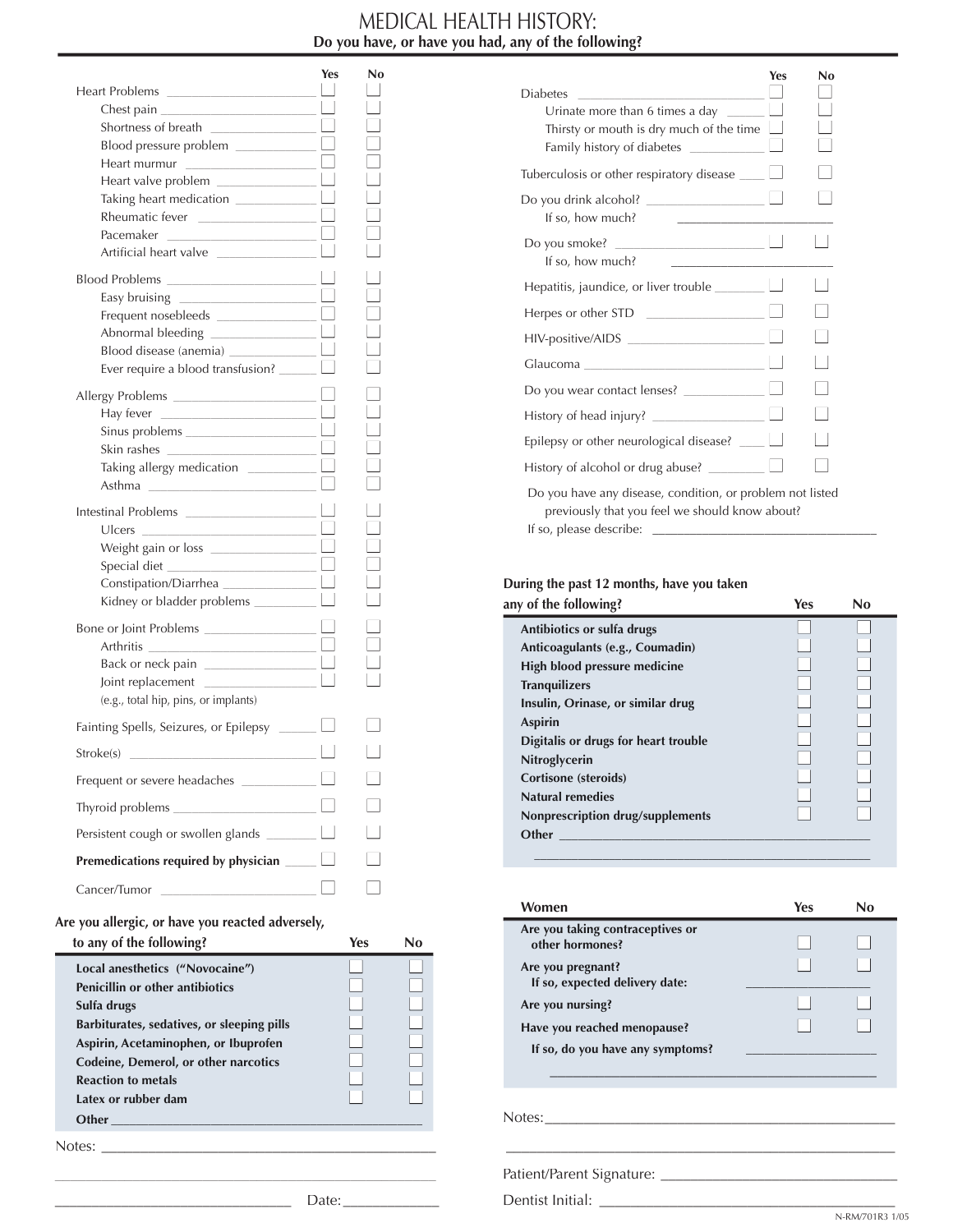

## **Insurance Disclaimer and Assignment of Insurance Benefits**

(Please read carefully)

Our goal is to help you maximize your dental insurance benefits. As a courtesy, we are happy to bill your dental plan for services. When we verify your insurance benefits, it is not a guarantee of payment by the insurance company and may vary according to your individual plan when the actual claim is submitted. Any treatment plan that our office proposes to you is an **estimate** of what your insurance coverage will be, is not a guarantee. If you need **exact** payment of benefits, then a pretreatment is required. If you would like this done, you must specify to the office manager **before**  any work is initiated. **(This takes 6-8 weeks)**. Please remember that the contract itemizing your dental benefits is between you, your employer, and your insurance company. Regardless of coverage, your estimated co-payment is due in full the day of treatment. If your dental plan pays more than expected, you will receive a refund check. Also remember dental insurance plans are not designed to cover all of your dental needs.

**BENEFITS ARE NOT DETERMINED BY OUR OFFICE -** Dental insurance is meant to be an aid in receiving dental care. Many patients think that their insurance pays 90%-100% of all dental fees. This is not accurate. Most plans only pay between 50%-80% of the average total fee. Some pay more, some pay less. The percentage paid is usually determined by how much you or your employer has paid for coverage or the type of contract your employer has set up with the insurance company.

You may have noticed that sometimes your dental insurer reimburses you or the dentist at a lower rate than the dentist's actual fee. Frequently, insurance companies state that the reimbursement was reduced because your dentist's fee has exceeded the usual, customary, or reasonable fee (UCR) used by the company. A statement such as this gives the impression that any fee greater than the amount paid by the insurance company is unreasonable or well above what most dentists in the area charge for a certain service. This can be very misleading and simply is not accurate. Insurance companies set their own schedules and each company uses a different set of fees they consider allowable. These allowable fees may vary widely because each company collects fee information from claims it processes. The insurance company then takes this data and arbitrarily chooses a level they call the "allowable" UCR Fee. Frequently, this data can be 3-5 years old and these "allowable" fees are set by the insurance company so they can make a net 20%-30% profit. Unfortunately, insurance companies imply that your dentist is "overcharging" rather than say they are "underpaying" or that their benefits are low. In general, the less expensive insurance policy will use a lower usual, customary, or reasonable (UCR) figure.

I, have chosen to allow Robert G. Wiese, DDS to file my insurance and accept full responsibility for this account. If my insurance company has not paid within 60 days, I will pay the balance to Robert G. Wiese, DDS, and the insurance benefits (if any) will be paid to me once received. I understand it is my responsibility to be aware of what type of dental plan I have. I also understand this office cannot guarantee my insurance company will cover all services rendered, and it is only an estimate of benefits.

 $\mathcal{L}_\text{max}$  , and the contract of the contract of the contract of the contract of the contract of the contract of the contract of the contract of the contract of the contract of the contract of the contract of the contr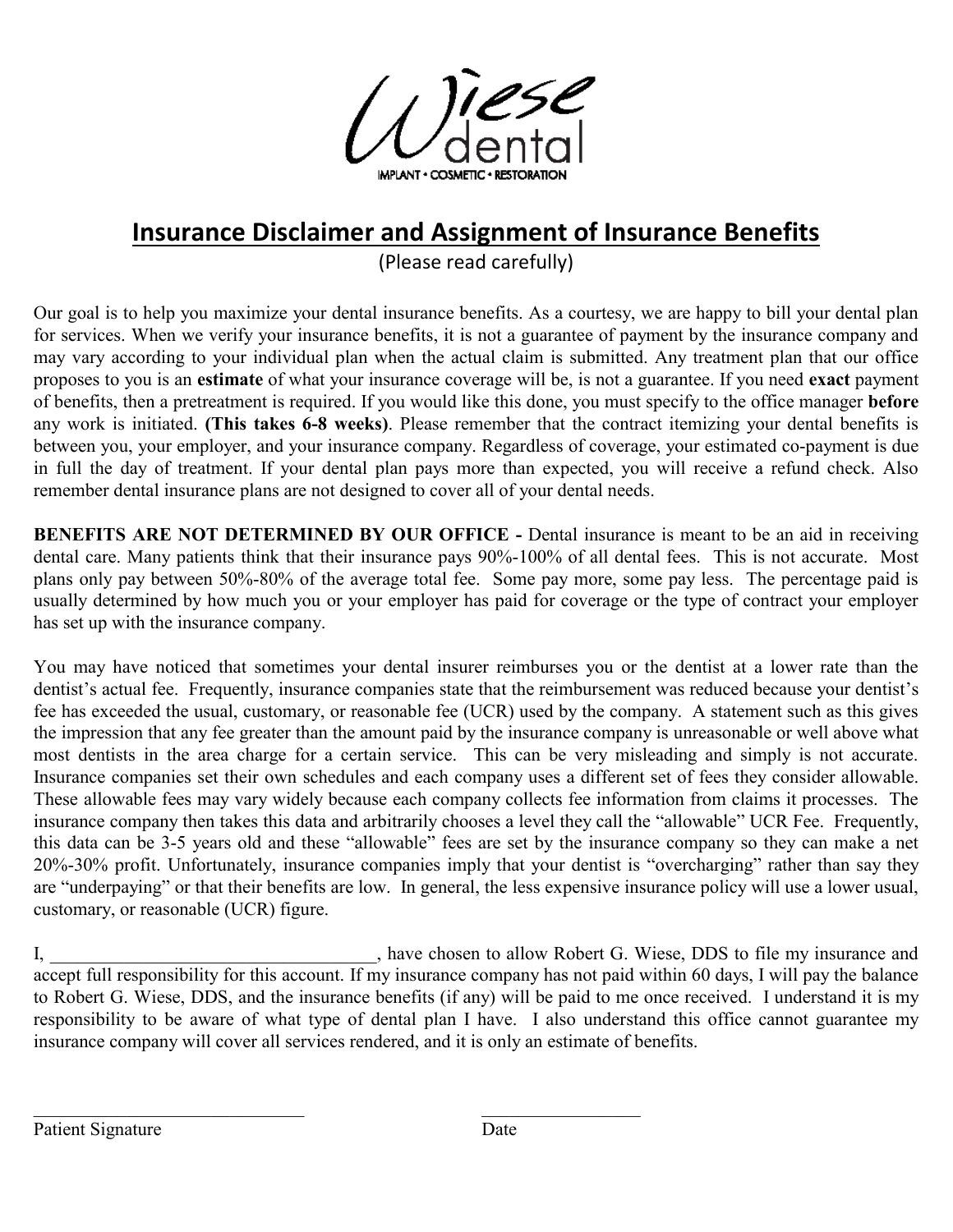

#### Authorization to Release and Discuss Dental Information

The HIPAA privacy law requires that we (Dr. Wiese and Staff) are only authorized to communicate with patients themselves, guardians, insurance providers, primary care physicians, unless we have authorization in writing by the patient to communicate with others on their behalf. Please provide all family members or friends you want us to be able to speak with. Spouses are not automatically included; their names must be explicitly stated below. You may opt out by checking the "Do Not Release Information" box below.

#### Authorization to speak with family/friend (including spouse)

I give the following named (person) authorization to take messages or speak with the office of Robert G. Wiese, DDS, on my behalf regarding (please check all items authorized).

| Phone Number: |                                                                                         |
|---------------|-----------------------------------------------------------------------------------------|
|               | ___ Appointments ____ Financial ___ Dental Treatment ___ Insurance ___ Other (explain): |
| Phone Number: |                                                                                         |
|               | ___ Appointments ____ Financial ___ Dental Treatment ___ Insurance ___ Other (explain): |

#### Authorization to Leave Health Information by Alternate Means

I authorize Robert G. Wiese, DDS and staff to use the following telephone numbers provided on the Patient Registration Form to leave messages via text message, and on voice mail for reminder calls and other patient matters.

\_\_\_ Home Phone \_\_\_ Cell Phone \_\_\_ Work Phone

#### \_\_\_ DO NOT RELEASE INFORMATION TO ANYONE

#### I understand that my express consent is required to release any health care information.

With my signature below, I acknowledge and understand that this information will be kept in my records and the above parameters will remain in effect until revoked by me in writing. It is my responsibility to notify my dentist and/or staff should I wish to change one or more contacts listed above.

\_\_\_\_\_\_\_\_\_\_\_\_\_\_\_\_\_\_\_\_\_\_\_\_\_\_\_\_\_\_\_\_\_\_\_\_\_\_\_\_\_\_\_\_ \_\_\_\_\_\_\_\_\_\_\_\_\_\_\_\_\_\_\_\_\_\_\_\_\_\_\_\_\_\_\_\_\_

Patient's Name: \_\_\_\_\_\_\_\_\_\_\_\_\_\_\_\_\_\_\_\_\_\_\_\_\_\_\_\_\_\_\_\_\_\_ Date of Birth: \_\_\_\_\_\_\_\_\_\_\_\_\_\_\_\_\_\_\_\_

(Please print name)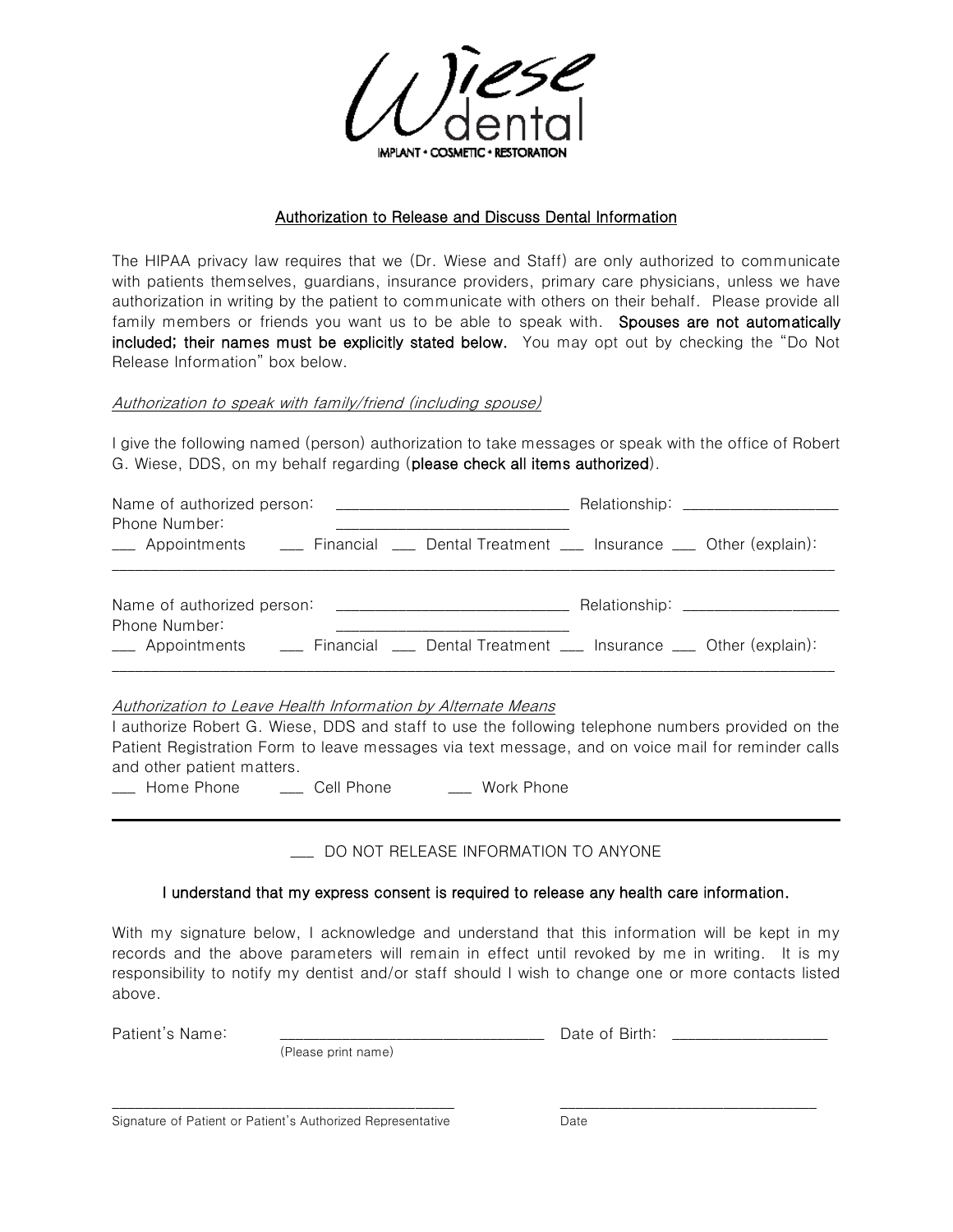## **Robert G. Wiese, DDS Notice of Privacy Practices**

#### THIS NOTICE DESCRIBES HOW HEALTH INFORMATION ABOUT YOU MAY BE USED AND DISCLOSED AND HOW YOU CAN GET ACCESS TO THIS INFORMATION, PLEASE REVIEW IT CAREFULLY

We are required by law to maintain the privacy of protected health information, to provide individuals with notice of our legal duties and privacy practices with respect to protected health information, and to notify affected individuals following a breach of unsecured protected health information. We must follow the privacy practices that are described in this Notice while it is in effect. This Notice takes effect 1-1-2014, and will remain in effect until we replace it.

We reserve the right to change our privacy practices and the terms of this Notice at any time, provided such changes are permitted by applicable law, and to make new Notice provisions effective for all protected health information that we maintain. When we make a significant change in our privacy practices, we will change this Notice and post the new Notice clearly and prominently at our practice location, and we will provide copies of the new Notice upon request.

You may request a copy of our Notice at any time. For more information about our privacy practices, or for additional copies of this Notice, please contact us using the information listed at the end of this Notice.

#### **HOW WE MAY USE AND DISCLOSE HEALTH INFORMATION ABOUT YOU**

**\_\_\_\_\_\_\_\_\_\_\_\_\_\_\_\_\_\_\_\_\_\_\_\_\_\_\_\_\_\_\_\_\_\_\_\_\_\_\_\_\_\_\_\_**

We may use and disclose your health information for different purposes, including treatment, payment, and health care operations. For each of these categories, we have provided a description and an example. Some information, such as HIV-related information, genetic information, alcohol and/or substance abuse records, and mental health records may be entitled to special confidentiality protections under applicable state or federal law. We will abide by these special protections as they pertain to applicable cases involving these types of records.

**Treatment.** We may use and disclose your health information for your treatment. For example, we may disclose your health information to a specialist providing treatment to you.

Payment. We may use and disclose your health information to obtain reimbursement for the treatment and services you receive from us or another entity involved with your care. Payment activities can include billing, collections, claims management, and determinations of eligibility and coverage to obtain payment from you, an insurance company, or another third party. For example, we may send claims to your dental health plan containing certain health information.

Healthcare Operations. We may use and disclose your health information in connection with our healthcare operations. For example, healthcare operations include quality assessment and improvement activities, conducting training programs, and licensing activities.

**Individuals Involved in Your Car or Payment for Your Care.** We may disclose your health information to your family or friends or any other individual identified by you when they are involved in your care or in the payment for your care. Additionally, we may disclose information about you to a patient representative. If a person has the authority by law to make health care decisions for you, we will treat that patient representative the same way we would treat you with respect to your health information.

**Disaster Relief.** We may use or disclose your health information to assist in disaster relief efforts.

**Required by Law.** We may use or disclose your health information when we are required to do so by law.

**Public Health Activities.** We may disclose your health information for public health activities, including disclosures to:

- Prevent or control disease, injury, or disability;
- Report child abuse or neglect;
- Report reactions to medications or problems with products or devices;
- Notify a person of a recall, repair, or replacement of products or devices;
- Notify a person who may have been exposed to a disease or condition; or
- Notify the appropriate government authority if we believe a patient has been the victim of abuse, neglect or domestic violence.

**National Security.** We may disclose to military authorities the health information of Armed Forces personnel under certain circumstances. We may disclose to authorized federal officials health information required for lawful intelligence, counterintelligence, and other national security activities. We may disclose to correctional institution or law enforcement official having lawful custody the protected health information of an inmate or patient.

Secretary of HHS. We will disclose your health information to the Secretary of the U.S. Department of Health and Human Services when required to investigate or determine compliance with HIPAA.

**Worker's Compensation.** We may disclose your PHI to the extent authorized by and to the extent necessary to comply with laws relating to worker's compensation or other similar programs established by law.

Law Enforcement. We may disclose your PHI for law enforcement purposes as permitted by HIPAA, as required by law, or in response to a subpoena or court order.

**Health Oversight Activities.** We may disclose your PHI to an oversight agency for activities authorized by law. These oversight activities include audits, investigations, inspections, and credentialing, as necessary for licensure and for the government to monitor the health care system, government programs, and compliance with civil rights laws.

**Judicial and Administrative Proceedings.** If you are involved in a lawsuit or a dispute, we may disclose your PHI in response to a court of administrative order. We may also disclose health information about you in response to a subpoena, discovery request, or other lawful process instituted by someone else involved in the dispute, but only if efforts have been made, either by the requesting party or us, to tell you about the request or to obtain an order protecting the information requested.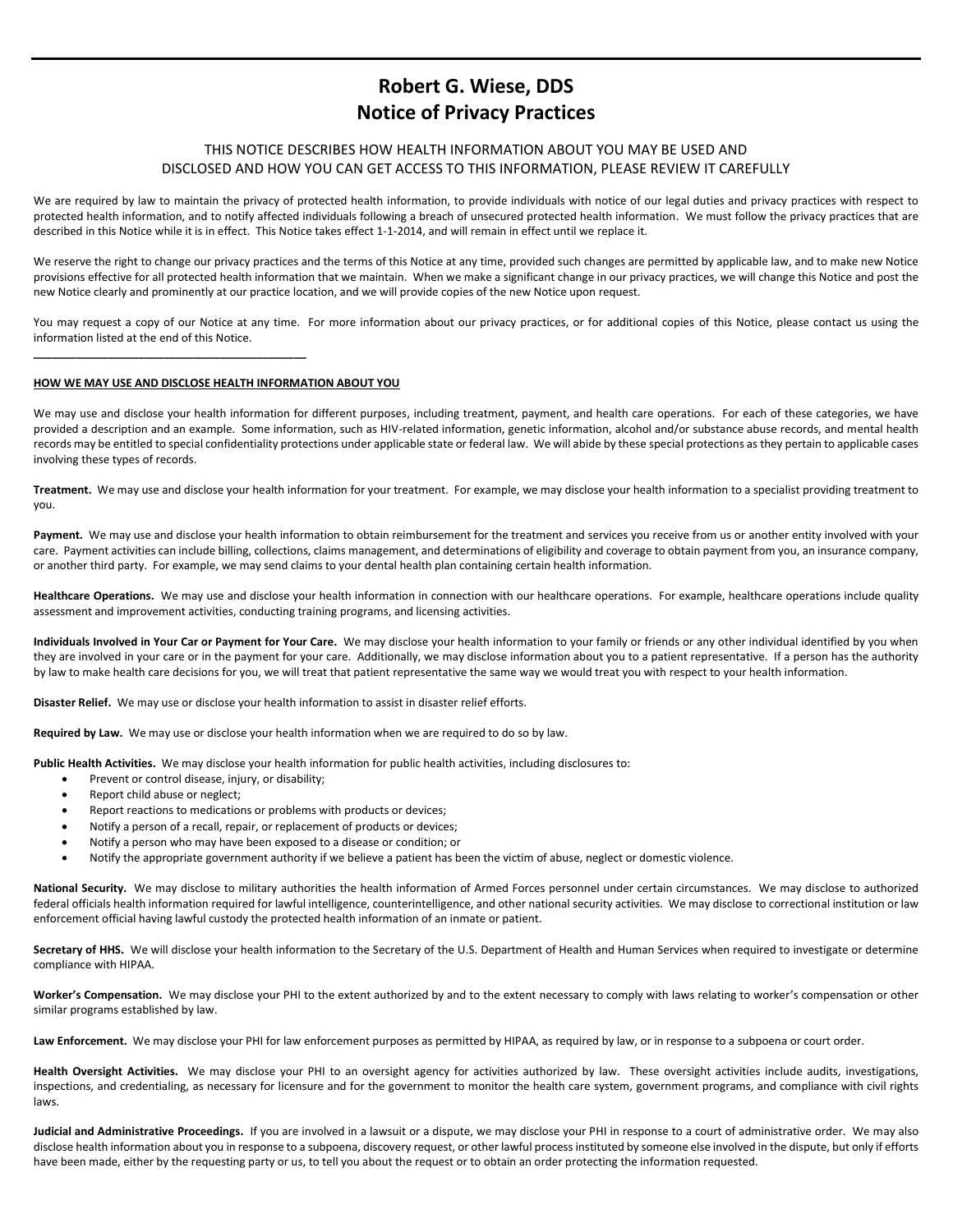Research. We may disclose your PHI to researchers when their research has been approved by an institutional review board or privacy board that has reviewed the research proposal and established protocols to ensure the privacy of your information.

**Coroners, Medical Examiners, and Funeral Directors.** We may release your PHI to a coroner or medical examiner. This may be necessary, for example, to identify a deceased person or determine the cause of death. We may also disclose PHI to funeral directors consistent with applicable law to enable them to carry out their duties.

Fundraising. We may contact you to provide you with information about our sponsored activities, including fundraising programs, as permitted by applicable law. If you do not wish to receive such information from us, you may opt out of receiving the communications.

#### **Other Uses and Disclosures of PHI**

Your authorization is required, with a few exceptions, for disclosure of psychotherapy notes, use of disclosure of PHI for marketing, and for the sale of PHI. We will also obtain access by using the contact information listed at the end of this Notice (or as otherwise permitted or required by law). You may revoke an authorization in writing at any time. Upon receipt of the written revocation, we will stop using or disclosing your PHI, except to the extent that we have already taken action in reliance on the authorization.

#### **Your Health Information Rights**

**Access.** You have the right to look at or get copies of your health information, with limited exceptions. You must make the request in writing. You may obtain a form to request access by using the contact information listed at the end of this Notice. You may also request access by sending us a letter to the address at the end of this Notice. If you request information that we maintain on paper, we may provide photocopies. If you request information that we maintain electronically, you have the right to an electronic copy. We will use the form and format you request if readily producible. We will charge you a reasonable cost-based fee for the cost of supplies and labor of copying, and for postage if you want copies mailed to you. Contact us using the information listed at the end of the Notice for an explanation of our fee structure.

If you are denied a request for access, you have the right to have the denial reviewed in accordance with the requirements of applicable law.

**Disclosure Accounting.** With the exception of certain disclosures, you have the right to receive an accounting of disclosures of your health information in accordance with applicable laws and regulations. To request an accounting of disclosures of your health information, you must submit your request in writing to the Privacy Official. If you request this accounting more than once in a 12-month period, we may charge you a reasonable, cost-based fee for responding to the additional requests.

**Right to Request a Restriction.** You have the right to request additional restrictions on our use or disclosure of your PHI by submitting a written request to the Privacy Official. Your written request must include (1) what information you want to limit, (2) whether you want to limit our use, disclosure, or both, and (3) to whom you want the limits to apply. We are not required to agree to your request except in the case where the disclosure is to a health plan for purposes of carrying out payment or health care operations, and the information pertains solely to a health care item or service for which you, or a person on your behalf (other than the health plan), has paid our practice in full.

**Alternative Communication.** You have the right to request that we communicate with you about your health information by alternative means or at alternative locations. You must make your request in writing. Your request must specify the alternative means or location, and provide satisfactory explanation of how payments will be handled under the alternative means or location you request. We will accommodate all reasonable requests. However, if we are unable to contact you using the ways or locations you have requested, we may contact you using the information we have.

**Amendment.** You have the right to request that we amend your health information. Your request must be in writing, and it must explain why the information should be amended. We may deny your request under certain circumstances. If we agree to your request, we will amend your record(s) and notify you of such. If we deny your request for an amendment, we will provide you with a written explanation of why we denied it and explain your rights.

**Right to Notification of a Breach.** You will receive notifications of breaches of your unsecured protected health information as required by law.

**Electronic Notice.** You may receive a paper copy of this Notice upon request, even if you have agreed to receive this Notice electronically on our website or by electronic mail (e-mail).

#### **Questions and Complaints**

If you want more information about our privacy practices, or have questions or concerns, please contact us.

If you are concerned that we may have violated your privacy rights, or if you disagree with a decision we made about access to your health information or in response to a request you made to amend or restrict the use or disclosure of your health information or to have us communicate with you by alternative means or at alternative locations, you may complain to us using the contact information listed at the end of this Notice. You also may submit a written complaint to the U.S. Department of Health and Human Services. We will provide you with the address to file your complaint with the U.S. Department of Health and Human Services upon request.

We support your right to the privacy of your health information. We will not retaliate in any way if you choose to file a complaint with us or with the U.S. Department of Health and Human Services.

Our Privacy Official: Jeni Hodge 6810 Murphy Road, Suite 100 Sachse, Texas 75048 Office 972-414-7195, Fax 972-469-1880, e-mail [drwiese@firewheeldentist.com](mailto:drwiese@firewheeldentist.com)